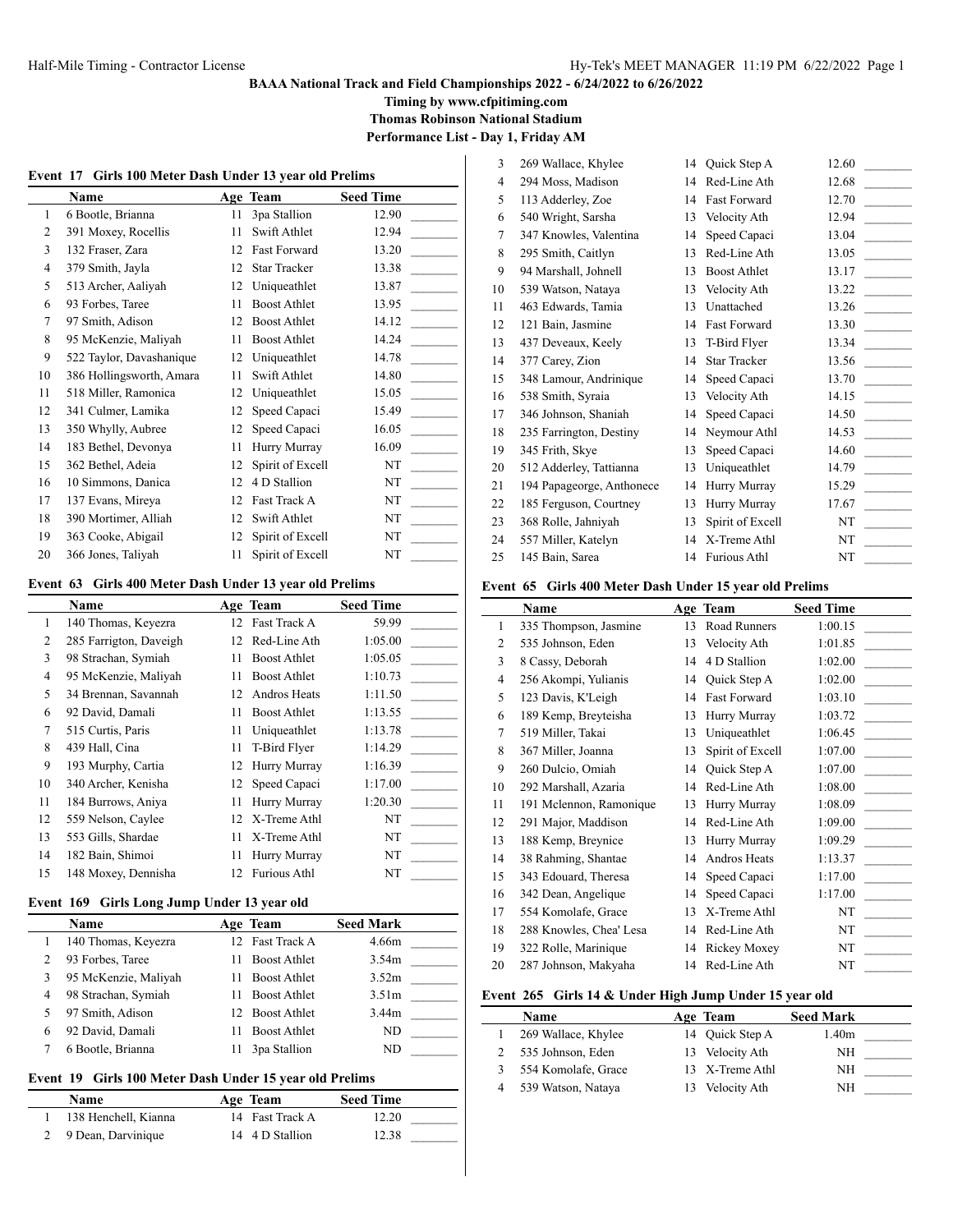## **BAAA National Track and Field Championships 2022 - 6/24/2022 to 6/26/2022**

**Timing by www.cfpitiming.com**

**Thomas Robinson National Stadium**

**Performance List - Day 1, Friday AM**

|    | Event 171 Girls Long Jump Under 15 year old |    |                     |                   |
|----|---------------------------------------------|----|---------------------|-------------------|
|    | Name                                        |    | Age Team            | <b>Seed Mark</b>  |
| 1  | 38 Rahming, Shantae                         |    | 14 Andros Heats     | 4.68m             |
| 2  | 437 Deveaux, Keely                          |    | 13 T-Bird Flyer     | 4.64m             |
| 3  | 333 Rolle, J'Kaiyah                         | 13 | Road Runners        | 4.63m             |
| 4  | 256 Akompi, Yulianis                        | 14 | Ouick Step A        | 4.47m             |
| 5  | 94 Marshall, Johnell                        | 13 | <b>Boost Athlet</b> | 3.78m             |
| 6  | 269 Wallace, Khylee                         |    | 14 Ouick Step A     | 1.61 <sub>m</sub> |
| 7  | 538 Smith, Syraia                           | 13 | Velocity Ath        | ND                |
| 8  | 554 Komolafe, Grace                         | 13 | X-Treme Athl        | ND                |
| 9  | 539 Watson, Nataya                          | 13 | Velocity Ath        | ND                |
| 10 | 535 Johnson, Eden                           | 13 | Velocity Ath        | ND                |

#### **Event 221 Girls Shot Put Under 15 year old**

| Name                      | Age Team        | <b>Seed Mark</b> |  |
|---------------------------|-----------------|------------------|--|
| 75 Mondesir, Milan        | 14 Blue Chip At | 11.03m           |  |
| 96 Rahming, Anniesha      | 13 Boost Athlet | 6.14m            |  |
| 257 Anies, Zoe            | 13 Ouick Step A | ND               |  |
| 194 Papageorge, Anthonece | 14 Hurry Murray | ND               |  |

#### **Event 21 Girls 100 Meter Dash Under 17 year old Prelims**

| 10.84 BAH Bahamas National |
|----------------------------|
| 11.90 U20 U20 Standard     |

|    | vzv vzv stanuaru       |    |                     |                  |  |  |  |
|----|------------------------|----|---------------------|------------------|--|--|--|
|    | <b>Name</b>            |    | Age Team            | <b>Seed Time</b> |  |  |  |
| 1  | 394 Toote, Jadyne      | 15 | Swift Athlet        | 11.50            |  |  |  |
| 2  | 387 Mackey, Shyla      | 15 | Swift Athlet        | 11.65            |  |  |  |
| 3  | 385 Demeritte, Shayann | 15 | Swift Athlet        | 11.86            |  |  |  |
| 4  | 234 Bootle, Tianna     | 16 | Neymour Athl        | 12.06            |  |  |  |
| 5  | 349 Lubin, Lanaisha    | 16 | Speed Capaci        | 12.10            |  |  |  |
| 6  | 381 Stapleton, Zaria   | 16 | <b>Star Tracker</b> | 12.14            |  |  |  |
| 7  | 141 Thompson, Rhebe    | 15 | Fast Track A        | 12.32            |  |  |  |
| 8  | 26 Taylor, Jadyn       | 16 | Aki Panther         | 12.39            |  |  |  |
| 9  | 389 Miller, Gabryon    | 15 | Swift Athlet        | 12.48            |  |  |  |
| 10 | 517 knowles, Payton    | 15 | Uniqueathlet        | 12.68            |  |  |  |
| 11 | 244 Bowe, Deamia       | 16 | Phoenix Trac        | 13.03            |  |  |  |
| 12 | 245 Bridgewater, Jada  | 16 | Phoenix Trac        | 13.36            |  |  |  |
| 13 | 35 Jones, Myraj        | 15 | Andros Heats        | 13.96            |  |  |  |
| 14 | 216 Musgrove, Davia    | 16 | Jumper's Inc        | 14.31            |  |  |  |
| 15 | 555 Komolafe, Morgan   | 16 | X-Treme Athl        | NT               |  |  |  |
| 16 | 146 Darville, Angell   | 16 | <b>Furious Athl</b> | NT               |  |  |  |

#### **Event 67 Girls 400 Meter Dash Under 17 year old Prelims**

|                | 48.36                | <b>BAH Bahamas National</b> |                     |                  |
|----------------|----------------------|-----------------------------|---------------------|------------------|
|                | 55.20                | U20 U20 Standard            |                     |                  |
|                | Name                 |                             | Age Team            | <b>Seed Time</b> |
|                | 365 Ford, Kristr     |                             | 15 Spirit of Excell | 57.00            |
| $\overline{c}$ | 139 Rolle, Janiyah   |                             | 16 Fast Track A     | 57.88            |
| 3              | 297 Wright, Nya      |                             | 16 Red-Line Ath     | 58.45            |
| 4              | 112 Adderley, Koi    |                             | 16 Fast Forward     | 59.32            |
| 5              | 537 Robinson, Hailey |                             | 16 Velocity Ath     | 1:00.01          |
| 6              | 290 Major, Bayli     | 15.                         | Red-Line Ath        | 1:01.00          |
| 7              | 289 Knowles, kennedi | 15.                         | Red-Line Ath        | 1:01.00          |
| 8              | 164 Barr, Erin       | 16.                         | <b>GB</b> Heats Ath | 1:01.90          |
| 9              | 246 Smith, Shaniya   | 16                          | Phoenix Trac        | 1:01.90          |
| 10             | 462 Comarcho, Lilly  | 16                          | Unattached          | 1:02.00          |

|    | 11 514 Cargill, Brihonne | 16 Uniqueathlet | 1:03.18 |  |
|----|--------------------------|-----------------|---------|--|
| 12 | 261 Evans, Ja'Cora       | 16 Ouick Step A | 1:07.00 |  |
|    | 13 114 pierre, shenika   | 16 Fast Forward | 1:08.00 |  |
|    | 14 147 King, Evonne      | 16 Furious Athl | NT      |  |
|    |                          |                 |         |  |

## **Event 267 Girls High Jump Under 17 year old**

## **1.81m U20 U20 Standard**

## **1.81m BAH Bahamas National**

| <b>Name</b>     | Age Team        | <b>Seed Mark</b> |
|-----------------|-----------------|------------------|
| 37 Pratt, Tylah | 16 Andros Heats | 1.52m            |

## **Event 223 Girls Shot Put Under 17 year old**

| 17.23m BAH Bahamas National |     |                                                    |                                                                                                                 |  |
|-----------------------------|-----|----------------------------------------------------|-----------------------------------------------------------------------------------------------------------------|--|
| 14.50m                      |     |                                                    |                                                                                                                 |  |
| Name                        |     |                                                    | <b>Seed Mark</b>                                                                                                |  |
| 79 Nixon, Danielle          | 15  | Blue Chip At                                       | 12.85m                                                                                                          |  |
| 78 Mackey, Annae            | 16  | Blue Chip At                                       | 12.75m                                                                                                          |  |
| 39 Theoc, Rajah             |     | Andros Heats                                       | 10.96m                                                                                                          |  |
| 319 Bethel, Devine          | 15  | Rickey Moxey                                       | 9.09 <sub>m</sub>                                                                                               |  |
| 281 Pratt, Adara            | 15. | <b>RC</b> Athletics                                | 8.99m                                                                                                           |  |
| 268 Stuart, Lauren          |     |                                                    | 8.40 <sub>m</sub>                                                                                               |  |
| 266 Neely, Valye            |     |                                                    | 8.02 <sub>m</sub>                                                                                               |  |
| 258 Bain, Taylor            |     |                                                    | 8.00 <sub>m</sub>                                                                                               |  |
| 80 Wemyss, JoShell          | 15  | Blue Chip At                                       | 7.60 <sub>m</sub>                                                                                               |  |
|                             | 15  | Quick Step A                                       | 6.90 <sub>m</sub>                                                                                               |  |
|                             |     |                                                    | 6.88m                                                                                                           |  |
| 19 Scavella, Kenyce         | 15  | A.G.S Athlet                                       | ND                                                                                                              |  |
|                             |     | 263 McIntosh, Garrette<br>267 Sawyer, Hailia-Marie | U20 U20 Standard<br>Age Team<br>16.<br>16 Ouick Step A<br>16 Ouick Step A<br>16 Ouick Step A<br>16 Ouick Step A |  |

## **Event 23 Girls 100 Meter Dash Under 20 year old Prelims**

#### **10.84 BAH Bahamas National 11.90 U20 U20 Standard**

|                | Name                   |    | Age Team            | <b>Seed Time</b> |  |  |  |
|----------------|------------------------|----|---------------------|------------------|--|--|--|
| 1              | 174 Thompson, Cassidy  | 18 | Golden Eagle        | 11.56            |  |  |  |
| $\overline{2}$ | 69 Bobb, Caitlyn       | 19 | Bermuda Pace        | 11.79            |  |  |  |
| 3              | 36 Miller, Troynell    | 19 | Andros Heats        | 11.79            |  |  |  |
| $\overline{4}$ | 120 Archer, Paige      | 18 | Fast Forward        | 11.79            |  |  |  |
| 5              | 223 Dorsett, Shatalya  | 17 | Kenyan Knigh        | 11.80            |  |  |  |
| 6              | 451 Jennings, Brittney | 17 | Top End Trac        | 11.98            |  |  |  |
| 7              | 46 Stanislaus, Asya    | 19 | Bahamas Spee        | 12.14            |  |  |  |
| 8              | 222 Brown, Roygenae    | 18 | Kenyan Knigh        | 12.33            |  |  |  |
| 9              | 438 Gibson, Melvinique | 17 | T-Bird Flyer        | 12.41            |  |  |  |
| 10             | 474 Stuart, Paige Ann  | 19 | Unattached          | 12.50            |  |  |  |
| 11             | 392 Sears, Cherinique  | 17 | Swift Athlet        | 12.55            |  |  |  |
| 12             | 259 Charlton, Ivaneice | 18 | Quick Step A        | 12.60            |  |  |  |
| 13             | 282 Adderley, Apryl    | 18 | Red-Line Ath        | 12.71            |  |  |  |
| 14             | 376 Burke, Caleia      | 18 | <b>Star Tracker</b> | 13.24            |  |  |  |
| 15             | 393 Sherman, Alisa     | 17 | Swift Athlet        | 13.43            |  |  |  |
| 16             | 89 Wells, Jayna        | 17 | <b>BM</b> Managemen | 14.58            |  |  |  |
| 17             | 144 Bain, Rayanna      | 17 | <b>Furious Athl</b> | NT               |  |  |  |

#### **Event 69 Girls 400 Meter Dash Under 20 year old Prelims**

|                        | 48.36 BAH Bahamas National |                 |                  |  |  |
|------------------------|----------------------------|-----------------|------------------|--|--|
|                        | 55.20 U20 U20 Standard     |                 |                  |  |  |
| Name                   |                            | Age Team        | <b>Seed Time</b> |  |  |
| 47 Cooper, Lacarthea   |                            | 18 Bahamas Spee | 54.47            |  |  |
| 438 Gibson, Melvinique |                            | 17 T-Bird Flyer | 58.69            |  |  |